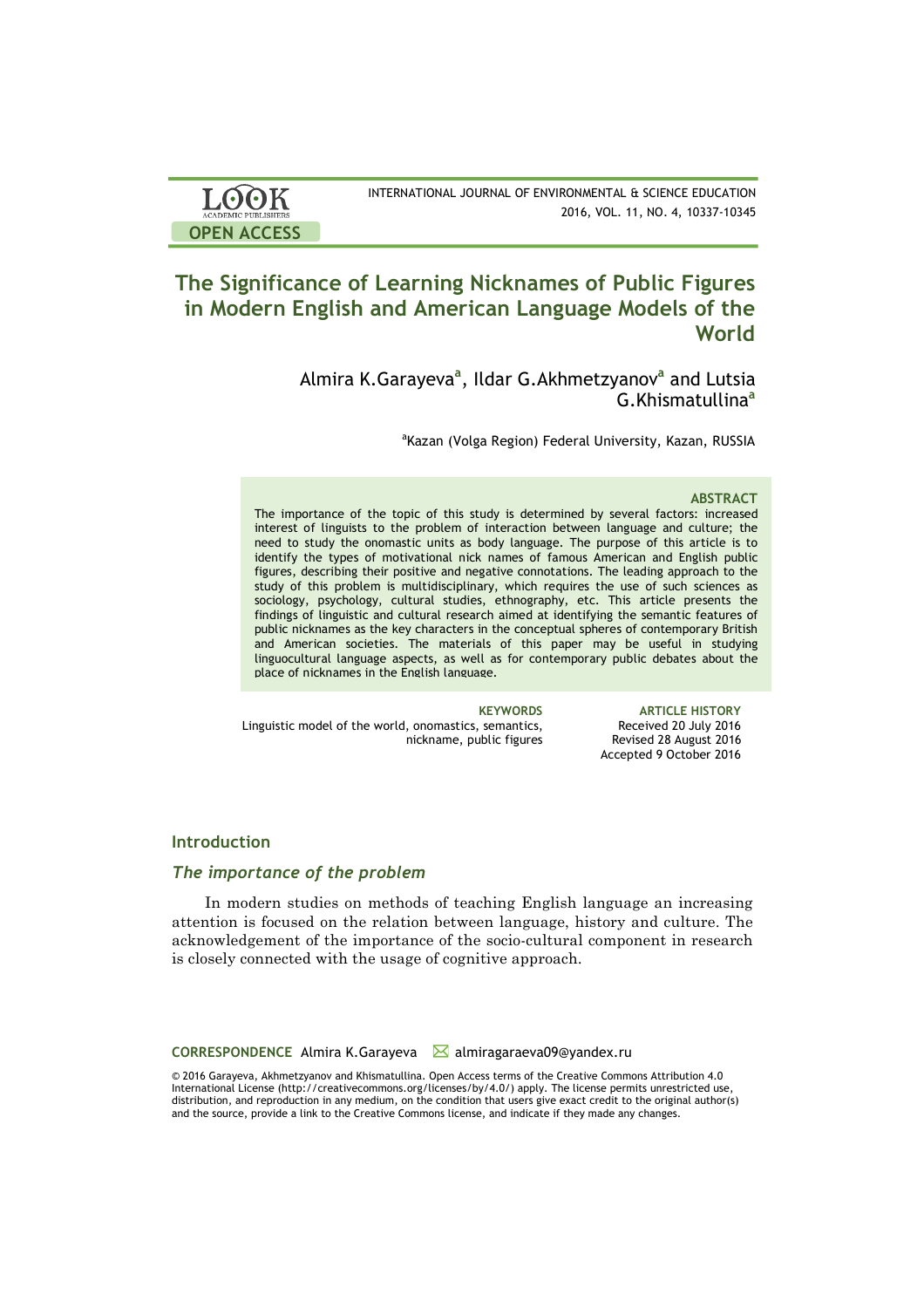The recent rapid pace of globalization and significant changes in different connections that exist between nations and people have again emphasized the importance of learning English.

When it comes to characters in stories, nicknames are as important as names – maybe more important.

Nicknames show that the object of reference has essential properties that coincide both with certain properties belonging to the historical evolution of the object and with what we have acknowledged and known about it (Charles & Lucille Hoerr, 1951).

Undoubtedly, modern society has become increasingly aware that knowledge of foreign language and culture of the country of the language gives indispensible advantages: more chances to be integrated in a rapidly changing society with a market economy, to be better employed, to study the culture of other nations to the utmost, to conceive the global problems. Practical foreign language fluency began to be perceived as a significant achievement of an individual. Cross-cultural communicative competence gains importance for young people as a means of interaction between people, a way of communication processes and internationalization of achievements in culture, science, economy and technology, a means of introduction to the national culture which significantly affects the cultural and educational level of an individual and his/her values. Under the internationalization of world labor market crosscultural communicative competence of Russian students adds to the prestige of the vocational training received, and language resources enhance the competitiveness of native specialists and expand their professional and sociocultural horizons (Grigoryeva et al., 2015).

The current trends in the national education (integration, globalization, internationalization, regionalization, democratization, diversification, humanization, informatization) lead to the necessity to understand education as a continuous process, and not as a rigid structure. Directions for an educational orgaisation development meet the requirements of society to the effectiveness and quality of educational activities in high dynamics of external and internal environment (Levina et al. 2015).

It is quite evident that many graduates of universities demonstrate not appropriable level of the English language and even those who are knowledgeable enough can not use effectively the language in their professional communication.

The dynamic development of the information society stipulates that the professional activities of modern young professional require continuous education, commitment to continuous improvement of his professional competence.

Therefore, during training, the student should not only form the subject knowledge and skills, but also promote the development of those personal qualities that would enable in future to solve new problems.

Sometimes students fail to comment upon some linguistic phenomena, because they are not aware of linguocultural aspects of the English language, customs, traditions and ways of life of different nations. It has long been recognized that any living language develops together with the speech community, that is, with the people who speak it.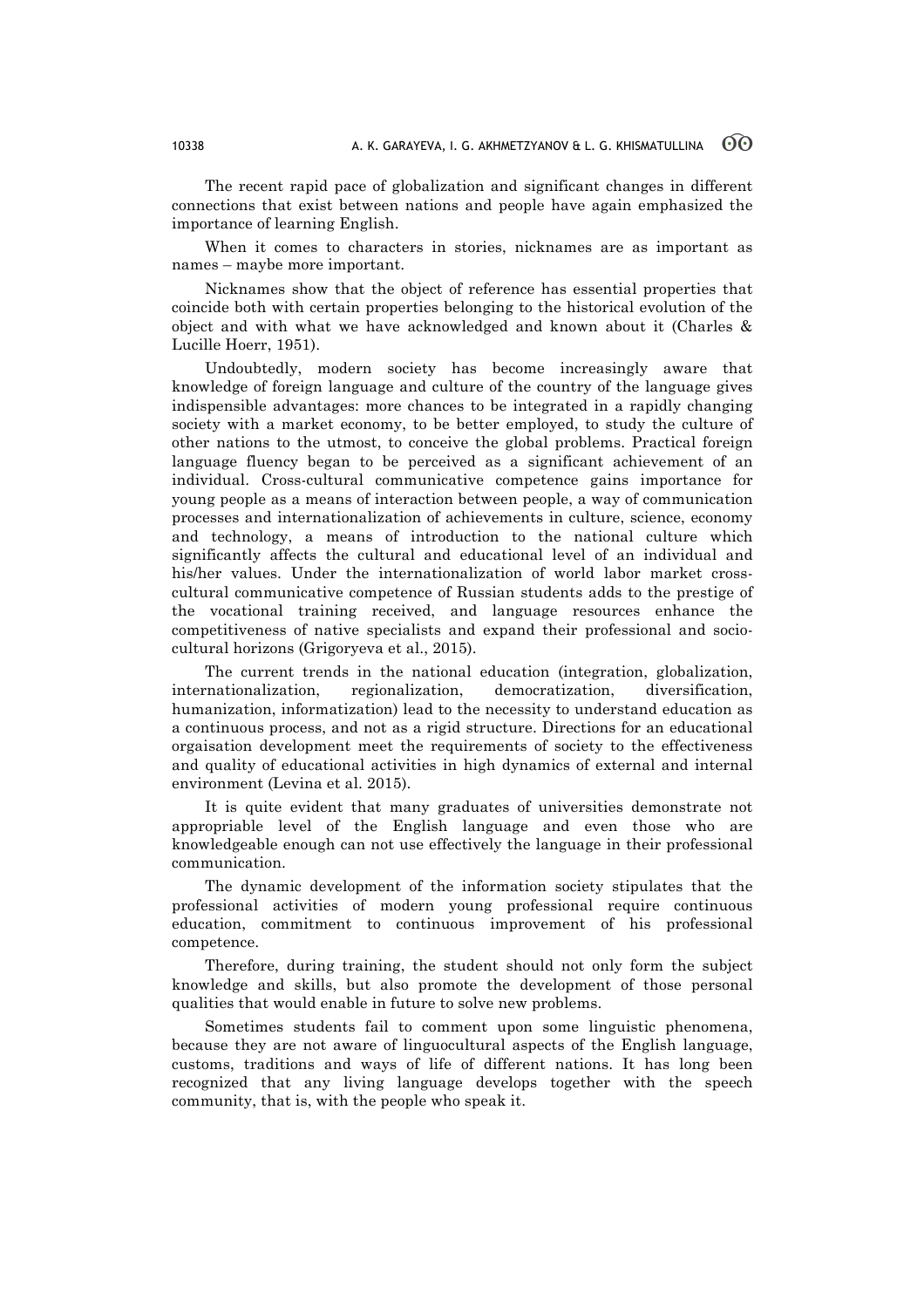#### $\odot$ INTERNATIONAL JOURNAL OF ENVIRONMENTAL & SCIENCE EDUCATION 10339

Language is central to historical and social interaction in every society, regardless of location and time period. Presumably the history of the English language is one of the major subjects while learning English.

In recent decades, the linguistic research has developed in line with the understanding of language as an essential constituent element of the science of man as a thinking being. But the main function of the language is to form the conceptual world-image, in the center of which a human being stands as an individuality the carrier of consciousness, national mentality, having complicated inner world and definite point of view to the world (Fomenko, 2003). It is impossible to learn the language itself, not exceeding the bounds of it, without referring to the creator  $-$  a human being, the definite linguistic identity (Karaulov, 2004)

The complicated combination of linguistic uniqueness and character peculiarities of a nation leads to the varied degrees of dynamics, rationality and emotionality, estimation markedness, and the varied degrees of scope and reflection of a single field of material and spiritual life of a nation. The lifestyle and the way of thinking, peculiar to a certain nation, are reflected in anthroponyms, especially in nicknames more brightly (Tsepkova, 2011).

# *Status of a problem*

The nickname is one of the most ancient anthroponymic units, the primary source of proper names and surnames. It is this genetic association link of onomastic vocabulary groups leads to ambiguity and conventions between the official names and nicknames. Bizarre and extravagant names such as Appleby, Smellie, Gotobed, Proudfoot, Shepard, Woodcock are evidence of such a link, and often perplex English language learners.

A nickname comes to stand for how we see ourselves. Those derogatory nicknames must have zapped their confidence and self-esteem and been devastating to their development.

A study conducted by A. Mehrabian & Marlena P. (1993) in 1993 found that "given names were ranked high on the attributes of success and morality and thought more suitable (than nicknames) for business and professional settings. In turn, nicknames were ranked high on the attributes of cheerfulness and popularity". The choice of names people go by is not fixed. A person may use his given name in business settings and use his nickname in social settings. They accept the name and come to realize that anything you say or hear often enough loses its strangeness and associated stigma. The power of the derogatory name fades as it becomes common, and the name falls from use. The child may realize that the name-giver was assuming power to cover up his feeling of inferiority. The child called "Fatty" may lose weight to fix the impression he makes (Morgan, O'neill & Harre, 1979).

The actuality of this study is determined by several factors: increased interest of linguists to the problem of interaction between language and culture; the need to study the onomastic units as the lexis corps, rich national cultural meanings and how the person is manifested in language units in all its diversity of life; interdisciplinary approach to the research problem that requires the use of such sciences as sociology, psychology, cultural studies, ethnography, etc.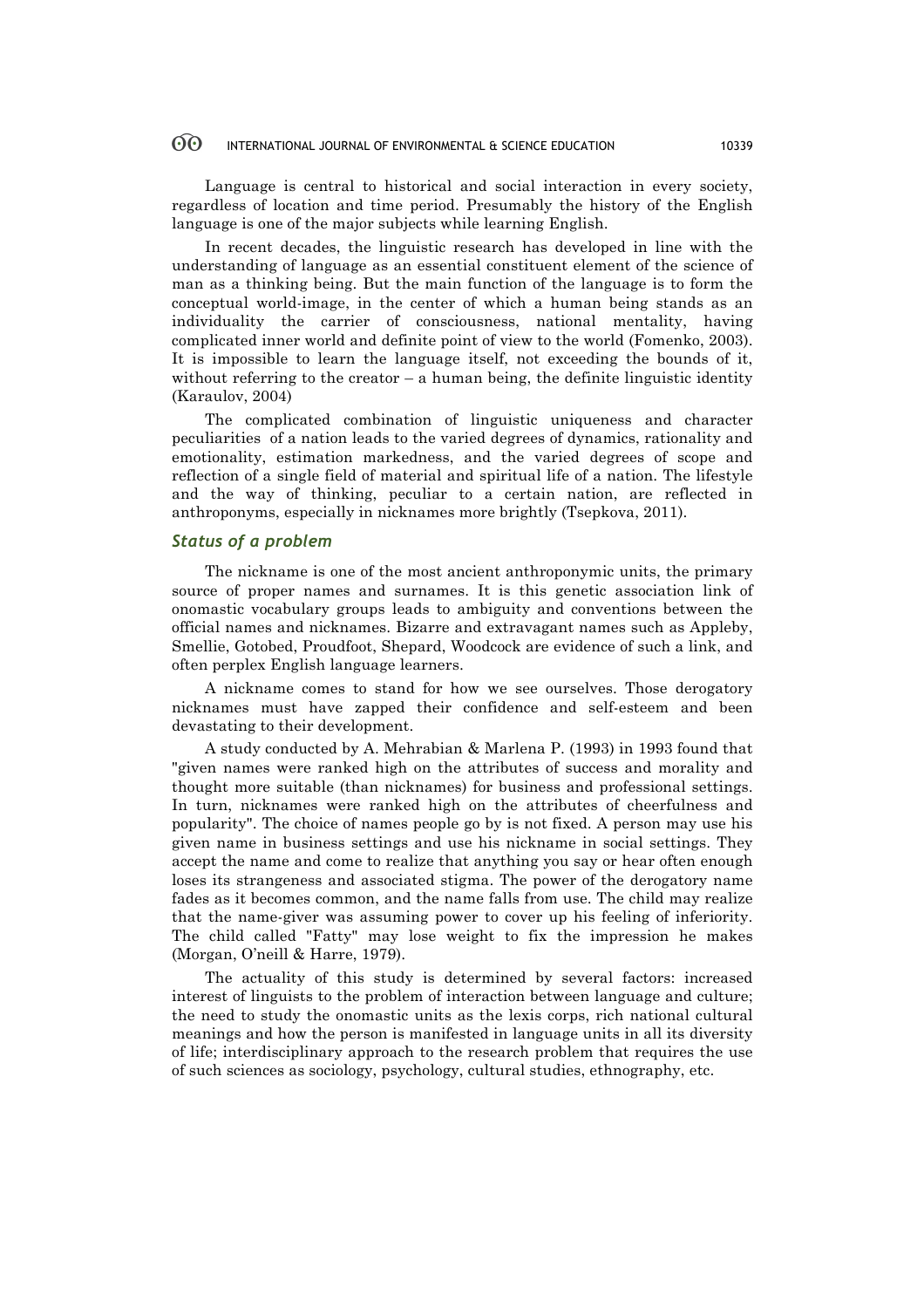### *The Research Hypothesis*

This article presents the findings of linguistic and cultural research aimed at identifying the semantic features of public nicknames as the key characters in the conceptual spheres of contemporary British and American societies. In linguistic science the definite experience in studying nicknames has been accumulated. In the English Onomastics there are known works of scholars such as Th.V. Busse (1983), R. Frank (1980), R. Plank (1964), S. Elsdon (1967), B. Jackson (1967), P. Lesly (1990), J.K. Skipper (1990), V. Klerk & B. Bosh (2000), D. Boersema (2002), G. Maddalena (2004), K. Fox (2004) and others.

But there is a debatable question concerning the frame of nicknames, notably the coverage of the term "nickname".

Two approaches to interpretation of nicknames are sorted out in modern English linguistics. According to the first approach, nicknames are names, which are given to people in addition to proper names; here we can include derivative forms of official names. These are reduced, affectionate diminutive, familiar and other forms. According to the second approach, nicknames are meaningful units to individual, whom it means.

The appearance of nicknames is thrown back to history and connected with social causes. As F.G. Cassidy (1993) writes, "when there are many people named John in society, it is necessary to add a word, which would distinguish this John from another, for example, John Baker (from "to bake"), John Brown (from "brown") and the like". Another reason of appearance of nicknames is intention to arouse bright associations. They point to a person's subjective assessment independently on person's objective qualities. For example, because of polished manners and courteousness the 21st US President Ch. Arthur was called Elegant Arthur  $\setminus$  Arthur the Gentleman; because of active charitable and peacemaking activities Princess Diana was called "the People's Princess", "the Queen of Hearts" etc.

As we can see from the examples, differentiating a person among like-being, nicknames compare a nominee to other objects, ascribe to its specified qualities. Therefore, they have high degree of expressivity and attitudinal characteristics. Here the process of transition of selected present factors to attitudinal images is observed, and vice versa, the movement from abstract to visual.

Many nicknames to a larger extent are derived on the basis of indirect way of nomination (Chichagov, 2009).

In English and American conceptual frameworks nicknames of presidents, prime-ministers and sportsmen, formed in a way of metaphoric transfer and appeared as a result of approval, are shown respective and glorified. For example, in a role of positive indicator in different nicknames of the 16th US President A. Lincoln "Honest Abe", "Great Emancipator", or "Emancipation President", which he received for abolition of slavery, the qualitative adjectives "honest" and "great". The first American President J. Washington was named respectively as "Cincinnatus of the Americans", "American Fabius". Here the comparison underlies with famous Roman military leaders Cincinnatus, who thought to be the example of modesty and virtue, and C. Fabius, the example of circumstantiality and successfulness.

As an example of a name with negative connotation M. Thatcher's nicknames "Thatcher the Snatcher" should be mentioned. She received it after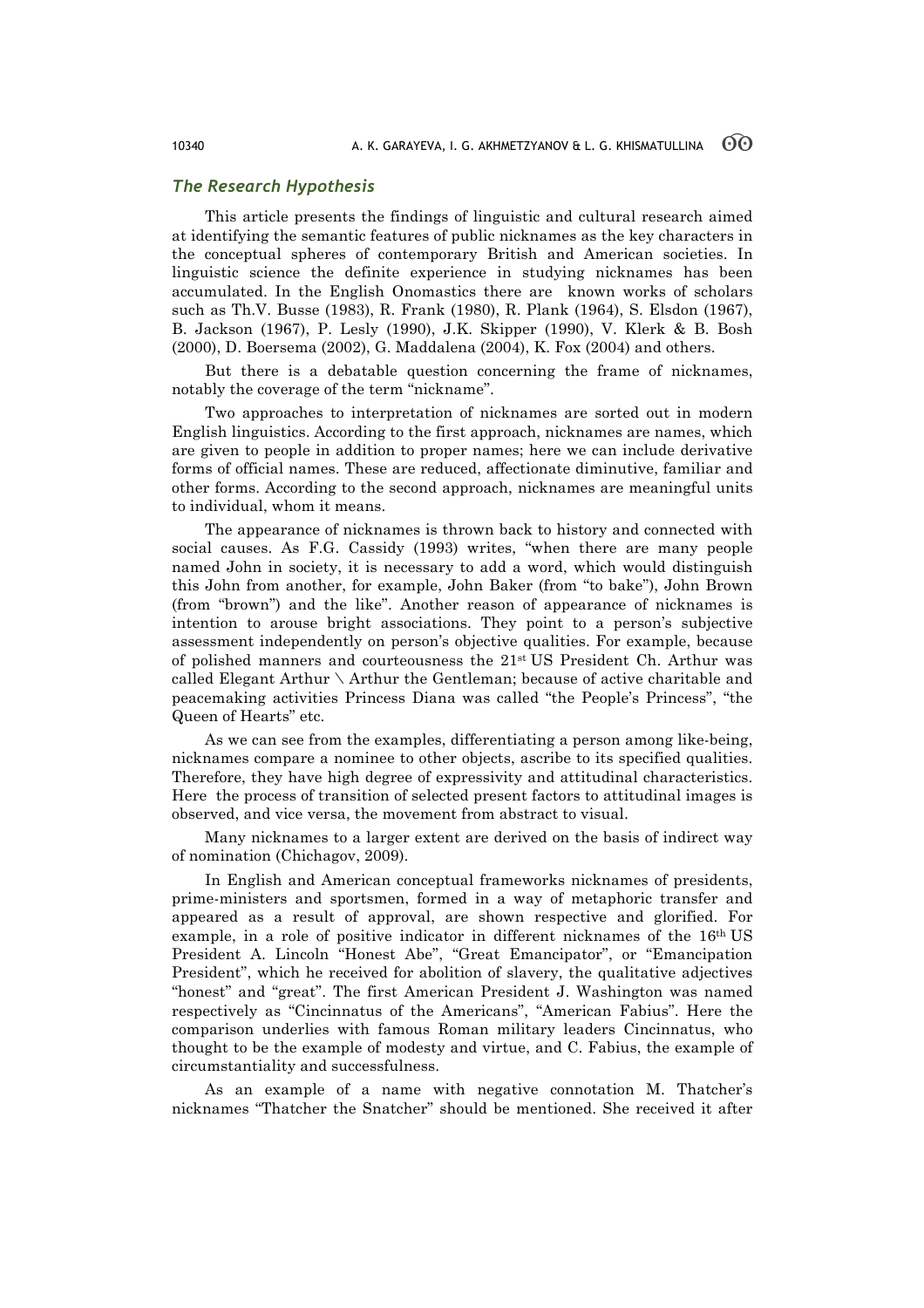#### 60 INTERNATIONAL JOURNAL OF ENVIRONMENTAL & SCIENCE EDUCATION 10341

abolition of milk distribution to pupils. The noun "snatcher" means somebody, who takes something from a person by force, and provides the nickname with negative connotation. One of the famous J. Kennedy's sobriquet was "Jack the Zipper", which he received for numerous love passions. In this case the noun "zipper" means the zipper on trousers, that's why it is an indicator of negative assessment. The crowned Queen Marry I Tudor got nickname "Bloody Marry" for her bloody violence. In this example the qualitative adjective "bloody" causes negative associations (Di Leo, 1997).

#### **Methodological Framework**

The article is aimed at highlighting semantic features of anthroponymic nicknames in English and American conceptual spheres. It revealed motivational types of nick names of famous public English and Americans public figures; described their positive and negative connotations. On the basis of a detailed analysis it has been stated that the semantic characteristics of nicknames are related to their informative richness, expressiveness, emotional labeling, national and cultural identities.

Preparing this article for comprehensive analysis a set of basic methodological principles and ideas has been used. The main focus was made on the close interaction between the language, history, culture and society. Language scholars agree on the importance of culture in language classrooms and it has become one of the main research areas in foreign language study and teaching (Lange, 2011). The relationship between language and culture is deeply rooted. Language is used to maintain and convey culture and cultural ties. The implications of language being completely entwined in culture, in regards for language teaching and language policy are far reaching, language policy must be used to create awareness and understandings of cultural differences, and written to incorporate the cultural values of those being taught (Leveridge, 2008). The paper discloses the importance that teachers must instruct their students on the cultural background of language usage. If one teaches language without teaching about the culture in which it operates, the students are learning empty or meaningless symbols or they may attach the incorrect meaning to what is being taught. The students, when using the learnt language, may use the language inappropriately or within they wrong cultural context, thus defeating the purpose of learning a language (Leveridge, 2008).

### **Results**

As it has been marked earlier, motivation underlies in each nickname. It can be internal and external. Nicknames are derived in a way of internal motivation – linguistic derivations of official anthroponym in a way of such morphological conversions as reduction, rhythm etc. For example, famous comic actor B.Hope got the nickname "Hopeless" as a result of transfer of his real name and surname Les Hope; Prince of Wales, The Queen's eldest son Charles got the nickname "Ears Apparent" after the harmony with his official title "Heir Apparent".

Short, relatable names, in all things, probably fare better than formal and complex (Kripke, 1980).

Nicknames are formed in a way of external motivation, which implies internal and external qualities, mental abilities, behavioral peculiarities,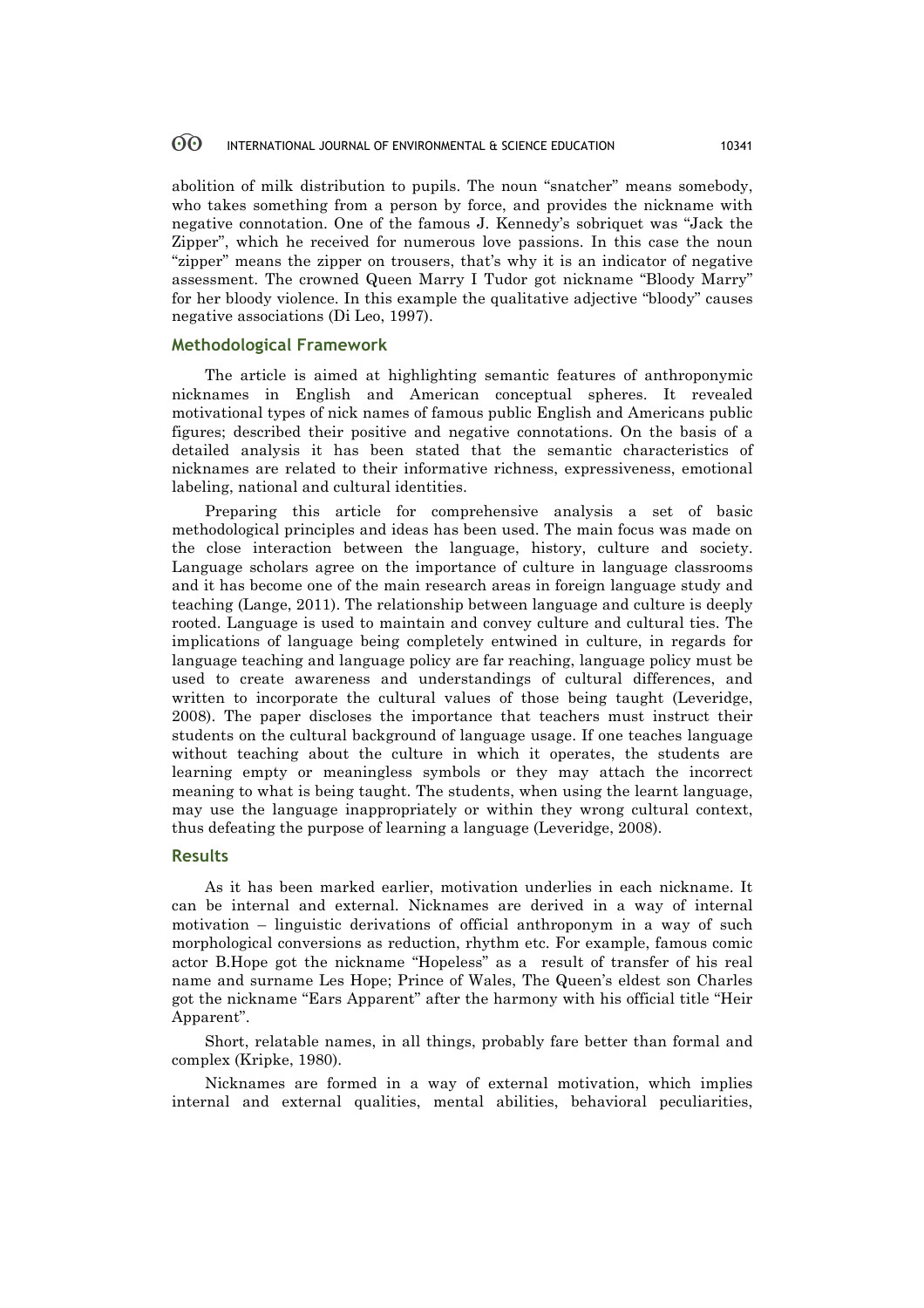biographical facts, cultural attributes, character of individual. Nicknames of this category are semantically complete, meaningful and informative, variety of which can be studied, having been divided into several groups:

¾ Nicknames, characterizing its carrier by place of residence or birth (local nicknames): "Sage of Chelsey" – the nickname of a famous Scottish historian T.Carlide; "Squire of Hyde Park" – President F.Roosevelt's nickname by his patrimony in Hudson, state New-York;

¾ Nicknames by profession or post (professional-official): "Haberdasher" – H.Trumann's nickname, who before the big-time policy had worked as a salesman of fancy goods; "Sinbad the Tailor" – Lord Shinuall's nickname, which he got by his activity in Worker of the garments industry Union in Glasgow.

¾ Nicknames by a father's name (patronomic): "John the Second" / "King John the Second " – the nickname of the 6th American President John Adams, who was the 2nd American President John Adams's son; "Little George" – the nickname of  $43<sup>rd</sup>$  US President – the son of  $41<sup>st</sup>$  President George Bush;

¾ Nicknames by different external and internal qualities (descriptive): "Little Beauty" – General W.Grant's nickname, whom officers called for his complexion and beautiful melodious voice; "Fireside Chatter" – the 32ndUS President Th.Rusvelt's nickname, who conducted 30 radio-chats for 12 years (Leonovich, 2007).

The origin of the creation of the last can be of different associations with natural phenomena, animals, plants and imaginative heroes. So, Prime-Minister of Great Britain Tony Blare was named "America's Poodle" by critics for supporting G.Bush's policy; and famous boxer Arthuro Gatty received nickname "Thunder" for a number of successful single combats. Such metaphorical transfer let the nominator sort out definite feature, which has basic meaning in this situation and attracts attention.

A nickname reflects how others view the person named and comes to mirror how that person sees himself/herself. Nicknames can affect a child's self-esteem positively or negatively. Care-givers should observe the group dynamics, how the child responds to a nickname and whether the name-givers are bullying or covering up feelings of inferiority. Nicknames they would be proud to possess and that would strengthen their connection with everyone else. Nicknames that create greater energy and engagement (Feldman, 1959).

Semantic specific of public nicknames as the others is conditioned by their appearance in the result of free name-creation. They are not listed as proper names, don't follow any fashion. But they are created on the basis of lexical structure of native language and keep their variety. But semantic transparency of a nickname is kept till everybody remembers its motivation. Otherwise nicknames become semantically exhausted and lose their actuality.

# **Discussions**

In modern English linguistics there are two approaches to interpreting nicknames. The first refers to the names that are given to people in addition to their personal names. One can refer here the derived forms of their official names or derivatives. These are reduced, affectionate diminutive familiar and other forms. According to the second approach, nicknames are meaningful units to individual, whom it means.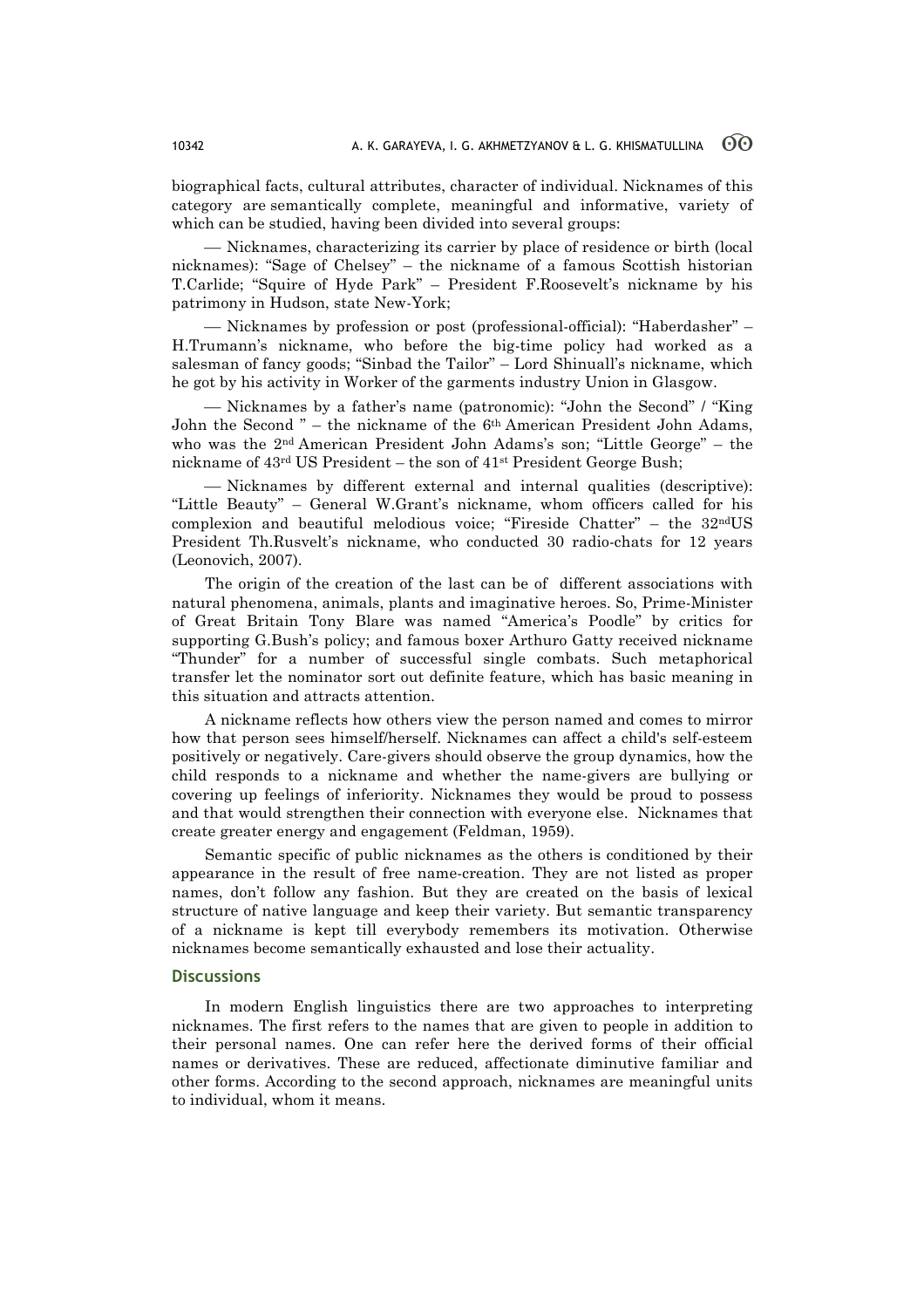#### $\odot$ INTERNATIONAL JOURNAL OF ENVIRONMENTAL & SCIENCE EDUCATION 10343

In this article we share V.K.Chichagov's (2009) point of view. According to it, "nicknames" are linguistic units of the second nomination, which are derived on the basis of indirect way of nomination, when the motivated feature is marked associatively, by means of other existent word as a well-known new formation.

# **Conclusion**

In accordance with the results of the project the necessity to change requirements for students can be traced.

Culture is seen as an essential characteristic of a person associated with the human capacity. Communication is an essential part of human life, and therefore part of the culture. Under cross-cultural competence, we understand the student's psychological readiness to communicate (interest, motive, lack of fear of the language barrier) and a certain level of verbal skills, language material, and most importantly - the necessary amount of sociocultural knowledge of the spoken language. The main areas of competence are cognitive, pragmatic and motivational. Cognitive goal is to obtain information about other cultures, and the need to refer not only to the culture of the country of the target language but also the culture of other countries.

Pragmatic purpose involves the acquisition of practical skills necessary for intercultural communication. Motivational terms are connected with the formation of the attitude of the student, which involves tolerance and respect for other cultures, eliminate prejudice, stereotypes and discrimination. The experimental model includes many elements: study material, built on the integration of national and regional courses and culture study, educational technology and student-centered model.

Some semantic features of antroponymic nicknames in British and American conceptual frameworks have been analyzed in this article. It distinguishes the motivational types of nicknames of public officials and government leaders; describes their positive and negative connotations. As the research shows the main semantic peculiarities of nicknames are linked to their informative value, expressiveness, emotional content, national and cultural identities.

Summarizing the above stated it is possible to say that the public names act as words of artistic plan – with associative media background, which may cause certain images and ideas in the minds of the people. Linguaculturological study of large and rich vocabulary of the formation of the English language is of great interest and should be further developed as enhances knowledge about the history, national mentality, the spiritual life, way of thinking, emotional and evaluative attitude towards the reality of the people of Great Britain and the United States.

# **Recommendations**

The materials of this article can be recommended for use in modern practice of higher institutions as well as in the system of teacher training.

# **Acknowledgments**

The work is performed according to the Russian Government Program of Competitive Growth of Kazan Federal University.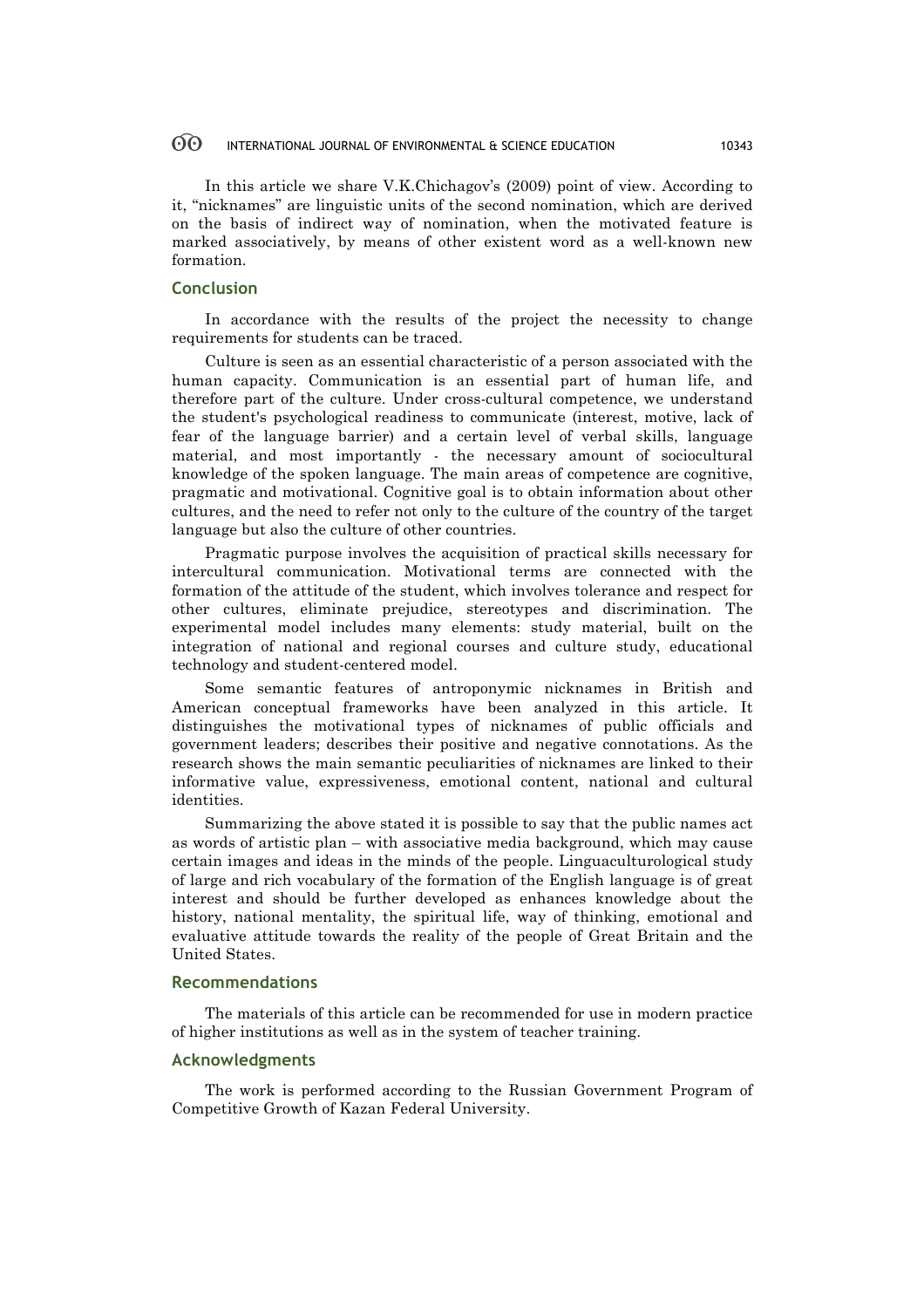#### **Disclosure statement**

No potential conflict of interest was reported by the authors.

#### **Notes on contributors**

**Almira K. Garayeva**, candidate of philological sciences, associate professor, associate professor, chair of foreign languages in the sphere of international relations, Kazan (Volga Region) Federal University, Kazan, Russia.

**Ildar G. Akhmetzyanov**, candidate of philological sciences, associate professor, associate professor, chair of foreign languages in the sphere of international relations, Kazan (Volga Region) Federal University, Kazan, Russia.

**Lutsia G. Khismatullina**, candidate of philological sciences, senior lecturer, chair of foreign languages in the sphere of international relations, Kazan (Volga Region) Federal University, Kazan, Russia.

# **References**

- Boersema, D. (2002). Peirce on Names and Reference. *Transactions of the Charles S. Peirce Society, vol. XXXVIII*, *3*, 351-362.
- Busse, Th.V. (1983). Nicknames Usage in an American High School. *Names, 31(4),* 300-307.

Cassidy, F.G (1993). Note on Names and Censors. *Names, 41(4),* 262-266.

- Charles & Lucille Hoerr. (1951). Drama in First-naming Ceremonies. *Journal of American Folklore 64,* 11-35.
- Chichagov, V.K. (2009). Iz isrotii russkyx imen, otchestv i familii. Moscow: Uchpedgiz, 127 p.
- Di Leo, J.R. (1997). C.S. Peirce's Theory of Proper Names. *Studies in the Logic of Charles S. Peirce, ed. N. Houser, D. Roberts and J. Van Evra.* Indianapolis and Bloomington: Indiana University Press*,* 672 p.
- Elsdon, S. (1967). Treasury of Name Lore. *New York: Harper & Row,* 246 p.
- Feldman, H. (1959). The Problem of Personal Names as a Universal Element in Culture. *American Imago, 16*, 237-250.
- Fomenko O. (2003). *Neofizialnye imena sobstvennie v sovremennom americanskom angliyskom yazike*: PhD Thesis. Krasnodar, 196 p*.*
- Fox, K. (2004) *Watching the English. The Hidden Rules of English Behaviour*. London: Hobber and Stoughton, 424 p*.*
- Frank, R. (1980). Real Men. *Excerpted in Esquire, 93*, 38-44.
- Grigoryeva, E.V., Zakirova, R.M., Solovyeva, G.V., Balashova, L.S., Garayeva, A.K. & Usmanov, T.R. (2015). Features of Selecting and Structuring Foreign Language Teaching Content in Terms of Internattional Component. *Asian Social Science, 11(1)*, 380-385.
- Jackson, B. (1967). Prison Nicknames. *Western Folklore*, *2,* 48-54.
- Karaulov, J.N. (2004). *Russkiy yazik I yazikovya lichnost.* Moscow: *Editorial URSS,* 264 p.
- Klerk, V. & Bosh, B. (2000). Nicknames as Sex-Role Stereotypes. *Women and Language, 23,* 32-47.
- Kripke, S. (1980). *Naming and Necessity*. Oxford: B. Blackwell, 184 p*.*
- Lange, K. (2011). *Perspectives on Intercultural Competence. A Textbook Analysis and an Empirical Study of Teacher's and Students' Attitudes*: Master's Thesis. Berlin: Freie Universitat, 126 p.
- Leonovich, O.A. (2007). *Kratkiy slovar angliiskyx prozvisch.* Moscow: Higher School, 183 p*.*
- Leslie, P.L. & Skipper, J.K. (1990) Toward a Theory of Nicknames: A Case for Socio-Onomastics. *Names, 38(4)*, 273-283.
- Leveridge, A.N. (2008). *The Relationship Between Language and Culture and the Implications for Language Teaching.* Direct access: http://edition.teft.net.
- Levina, E.Y., Kamasheva, Y.L., Gazizova, F.S., Garayeva, A.K., Salpykova, J.M., Yusupova, G.F., Kuzmin, N.V. (2015). A Process Approach to Management of an Educational Organization. *Review of European Studies, 7(4)*, 234-240.
- Maddalena, G. (2004). Peirce and Cantor on Metaphisical Realism. *Semiotiche, 2,* 137-149.